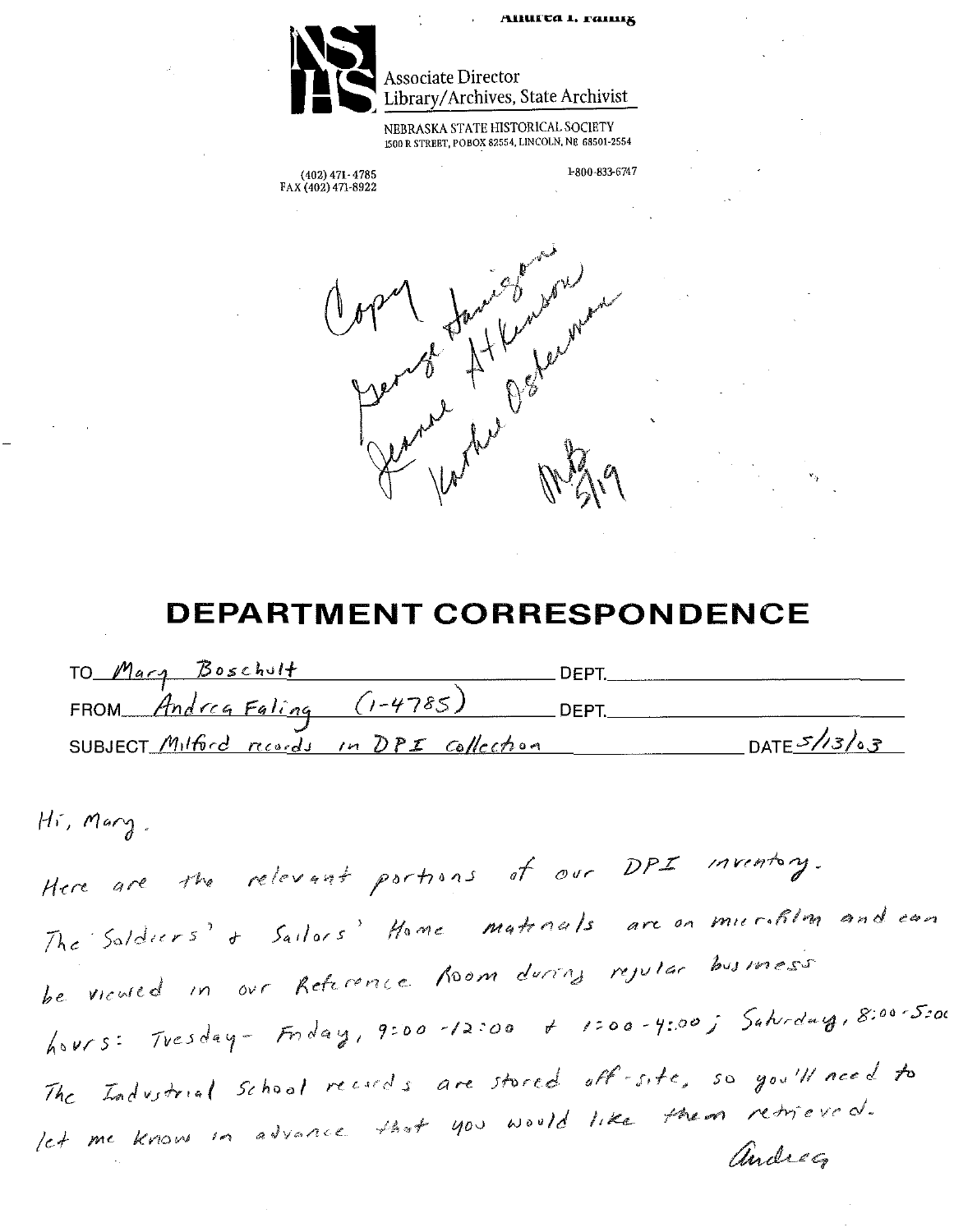#### ARCHIVES RECORD

RG039 & film

i

 $\bigcirc$ . ' Nebraska. Department of Public Institutions

Records: 1870-1981

Cubic ft.: 22 Approx.# of Items: 39 boxes; 6 vols.; 11 oversize items; and 2 vols. on 1 reel 35mm microfilm

**•** NOTE: Some records of this subgroup are considered by law confidential records and are restricted from patron use<br>by Nebraska Revised Statutues, 83-109 & 83-1068. The by Nebraska Revised Statutues, 83-109 & 83-1068. restricted records are designated by red dots on the inventory and on the restricted items.

#### HISTORICAL NOTE

The State Constitution of 1875 designated the Commissioners of Public Lands and Buildings, Secretary of State, Treasurer, and the Attorney General of Nebraska to form a board and have supervision and control of all buildings, grounds and lands of the state including the state prison, asylums, and all other institutions except those for educational purposes. These powers were further redefined by an act of the Legislature on February 13, 1877.

On July 1, 1913, the powers previously possessed by the Governor and the Board of Public Lands and Buildings with reference to the management and control of state penal, reformatory, and charitable institutions were vested in the Board of Commissioners of State Institutions. This board had earlier been created by a<br>constitutional amendment adopted November 5, 1912. The board's constitutional amendment adopted November 5, 1912. name was changed to the Board of Control by another constitutional amendment in September of 1920, and again in 1961 to The Department of Public Institutions.

The Department of Assistance and Child Welfare had been established by the Legislature in 1937 under the supervision of the<br>Board of Control. In 1953, the Division of Public Welfare was In 1953, the Division of Public Welfare was created and the Board of Control served as its supervisory body. In 1958, the state constitution was again amended to give general management, control, and government of all state institutions to a<br>department of the state determined by the Legislature. The department of the state determined by the Legislature. Department of Public Institutions, which began operation in January of 1962, inherited general control and oversight of thirteen<br>institutions. This number was reduced in 1963 when the Nebraska This number was reduced in 1963 when the Nebraska Penal and Correctional Complex was established with control over the state's correctional facilities including the penitentiary at Lincoln; the Reformatory for Women at York; the Girls' Training School, Geneva; and the Boys' Training School at Kearney .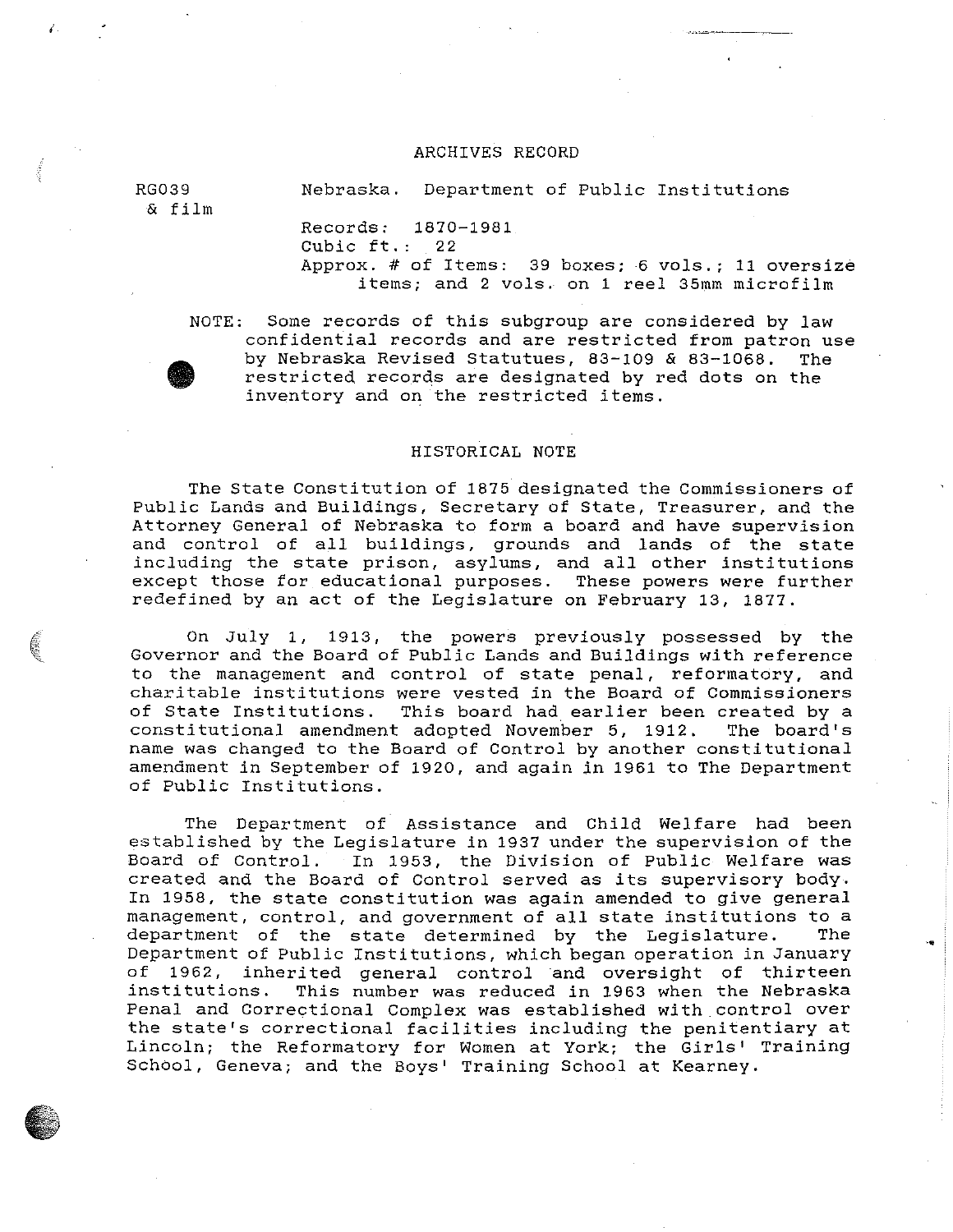#### RG039 Nebr. Department of Public Institutions Sheet 2

The 1969 Legislature transferred the duties of the Office of Mental Retardation from the Department of Health to the Department of Public Institutions and created a Division of Medical Services<br>within the Department. This division administrates the clinical This division administrates the clinical programs and services of the state's developmental and regional centers including Beatrice State Development Center (Beatrice State Home); Hastings Regional Center (Hastings State Hospital) including a Central Nebraska Mental Hygiene Clinic; the North Platte Psychiatric Clinic; the Lincoln Regional Center (Nebraska Hospital for the Insane) including the Southeast Psychiatric Clinic; the Norfolk Regional Center (Hospital for the Insane, Norfolk); Panhandle Mental Health Center at Scottsbluff; the Nebraska Psychiatric Institute, Omaha (in conjunction with the University of Nebraska); the Nebraska Orthopedic Hospital (defunct 1971); and the Nebraska Hospital for the Tuberculous at Kearney {defunct 1972 and functions given to Department of Health).

The 1887 Legislature had created the Nebraska Soldiers and<br>Sailors Home. It was located at Grand Island. The name was It was located at Grand Island. The name was<br>Nebraska Veterans' Home in 1969. The Milford changed to the Nebraska Veterans' Home in 1969. Soldiers and Sailors Home was established by the Legislature in 1895 to handle the overflow of the home at Grand Island. The Board of Control and later the Department of Public Institutions had supervision over these homes. Additional homes are the Nebraska Veterans Home Annex on the grounds of the Norfolk Regional Center (1963); the Western Nebraska Veterans Home at Scottsbluff (1975); and the Eastern Nebraska Veterans Home at Omaha (1980).

In addition to the Medical Services Division, a Division on Alcoholism was created by the 1967 Legislature. The Division of Rehabilitation Services for the Visually Impaired, formerly known as the Division of Services for the Visually Impaired, was also added to this department.

#### SCOPE AND CONTENT NOTE

This collection consists of the records of the Department of<br>Public Institutions, 1913-current, and individual state Institutions, 1913-current, and institutions, 1870-current, arranged in the following subgroups: 1) Administration, 1881-1955; 2) Nebraska State Penitentiary, 1870  $1955$ ;  $3$ Girls' Training School, Geneva, 1891-1915;  $4$ Boys' Training School, Kearney, 1885-1954; SBeatrice State Developmental Center, 1891-1955; $\mu$ Hastings Regional Center, 1887-1957;7)Lincoln Regional Center, 1878-1915; Norfolk Regional Center, 1891-1915; Aprthopedic<br>Hospital, 1909-1975; ONebraska Veterans' Homes, 1887-1939; Hospital, 1909-1975; ANNebraska Veterans' Homes,  $\exists$  | Department of Assistance and Child Welfare, 1935-1954; $\lambda$ Womens' Industrial School, Milford, 1889-1915;13)Board of Purchases and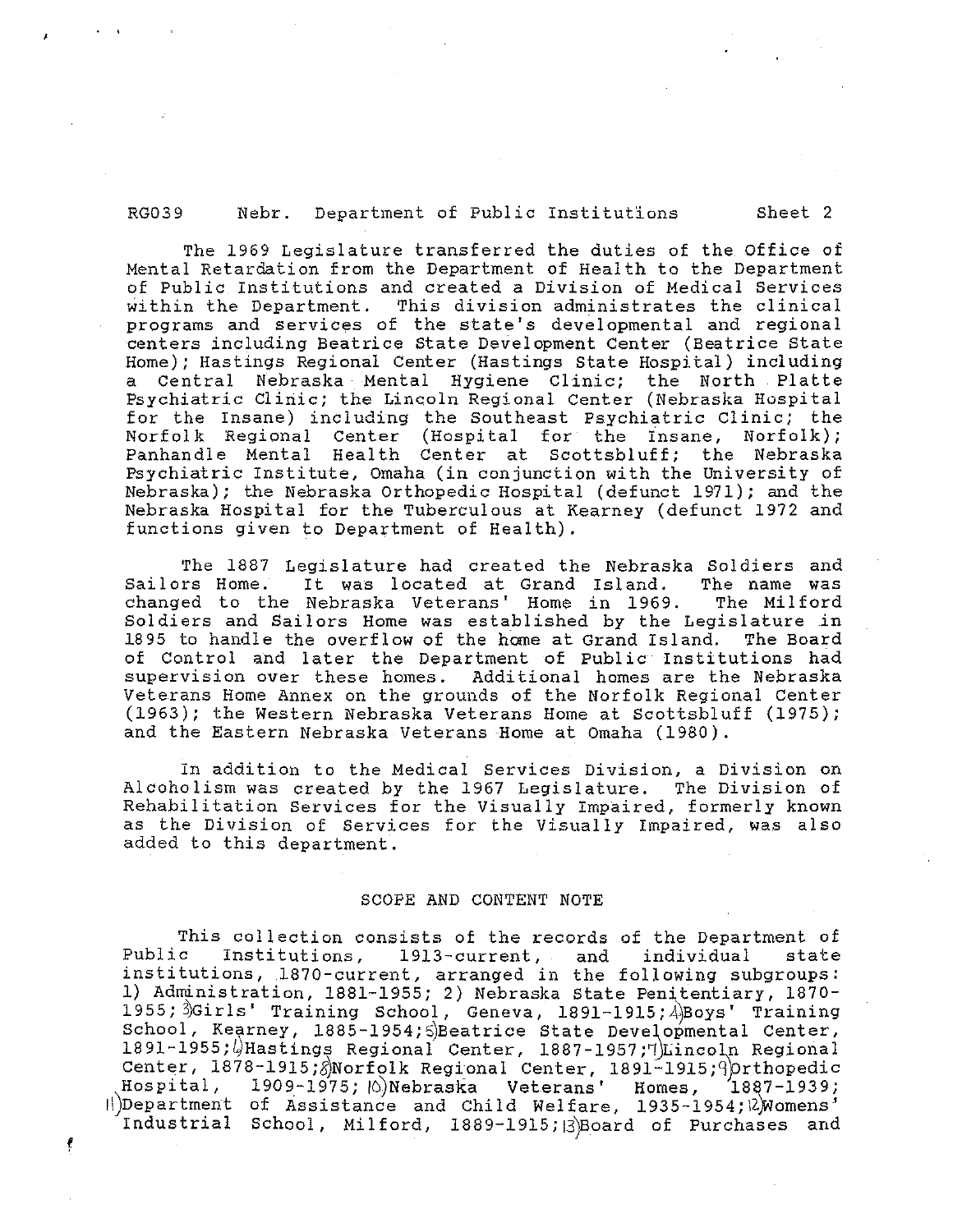RG039 Nebr. Department of Public Institutions Sheet 3  $Chi1$ dren, 1882-1903. <sup>(4)</sup> NE. SCHOOL FORTHE BLING, NE.  $C$ 17 $\frac{1}{2}$ 

The bulk of this collection consists of minutes and reports of the separate subgroups. Most of the collection came from the Governor's vaults in April of 1926 and were formerly shelved with that collection. Few records (except for newer divisional records) post date 1915 and incorporate the institutions governed by the Board of Commissioners of State Institutions and the Board of Control. The Department of Public Institutions has its own Archives and Records program. We hold some of the agencies security microfilm but all of that is considered Confidential.

Reports of the agencies include annual and biennial text reports and semi-annual financial reports. Special reports and correspondence regarding each subgroup can be found in subgroup one, Administration. Any records regarding patients or prisoners themselves would most likely be Confidential and restricted from<br>research use. Some subgroups include records of admittances and Some subgroups include records of admittances and discharges and statistical information that may be available. Of special importance are the minutes for different subgroups including the minutes of the Board of Prison Inspectors, 1870-1877, and the Home for Dependent Children, 1882-1903. The Home for Dependent Children (previously Home for the Friendless, Lincoln) became the Nebraska Center for Children and Youth (NCCY). It is currently government by the Department of Social Services but during the time covered by the minutes was under the control of the<br>Board of Control. Also of interest are the minutes of the Also of interest are the minutes of the Department of Assistance and Child Welfare relating to the state assistance funds. Included in the collection are the Minutes of the Womens' Associate Charities of the State of Nebraska, 1889-<br>1894. This charitable group had supervision of the Industrial This charitable group had supervision of the Industrial School at Milford. **t** 

The most recently accessioned records of this collection (aside from security microfilm) includes the drawings of the Orthopedic Hospital (closed in 1971), the records of the Division of Services for the Visually Impaired, and the burial register of soldiers, sailors and widows at Blue Mound Cemetery in Milford.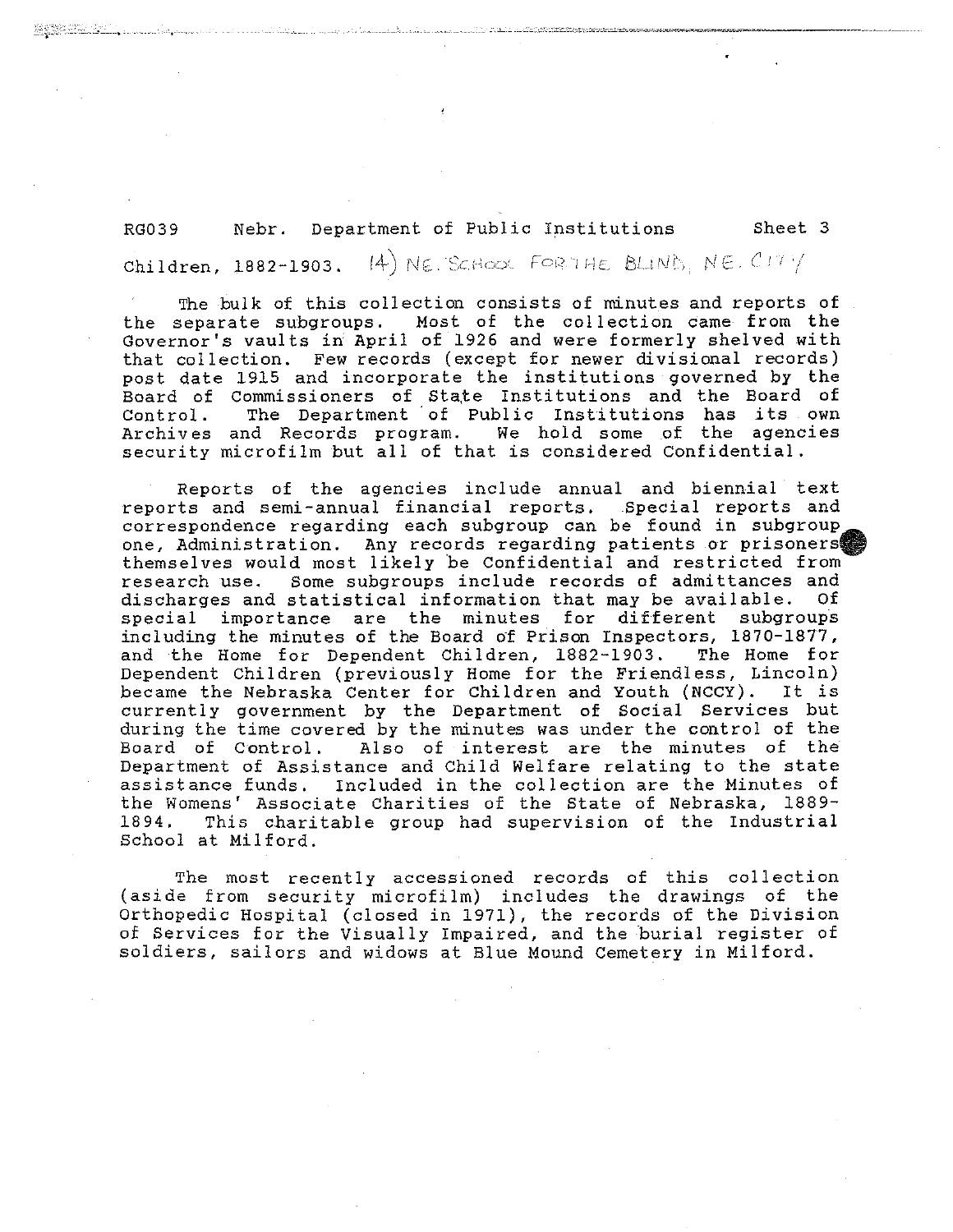RG039 Nebr. Department of Public Institutions Sheet 16 SGlO Nebraka Veterans' Homes, 1887-1939 & n.d. SUBGROUP TEN NEBRASKA VETERANS' HOMES, 1887-1915

SERIES ONE SOLDIERS & SAILORS HOME, GRAND ISLAND, 1887-1915

| B.1 | f.1 | Printed Laws & Regulations, 1887       |
|-----|-----|----------------------------------------|
|     | f.2 | Annual Reports, 1894, 1895, 1899, 1915 |
|     | f.3 | Financial Statements & Estimates, 1893 |
|     | f.4 | Semi-Annual Reports, 1893-1901         |
|     | f.5 | Semi-Annual Reports, 1902-1906         |
|     | f.6 | Semi-Annual Reports, 1907-1913         |
|     | f.7 | Supplies, 3rd Quarter, 1907            |
|     | f.8 | Supplies, 4th Quarter, 1907            |
|     |     |                                        |

SERIES TWO SOLDIERS & SAILORS HOME, MILFORD, 1895-1939 Roll l 426 Exp. #27,489 (originals in Box 2) Burial Register of Soldiers, Sailors, and Widows at Blue Mound Cemetery, Milford, 1896-1939 f.l Map of Home & Grounds, n.d.<br>f.2 Annual Reports, 1895, 1899, f.2 Annual Reports, 1895, 1899, 1915 f.3 Semi-Annual Reports, 1895-1904 f.4 Semi-Annual Reports, 1905-1913 f.5 Biennial Reports, 1900, 1904, 1908, 1910, 1912<br>f.6 Supply Requisitions, 1907-1908 Supply Requisitions, 1907-1908;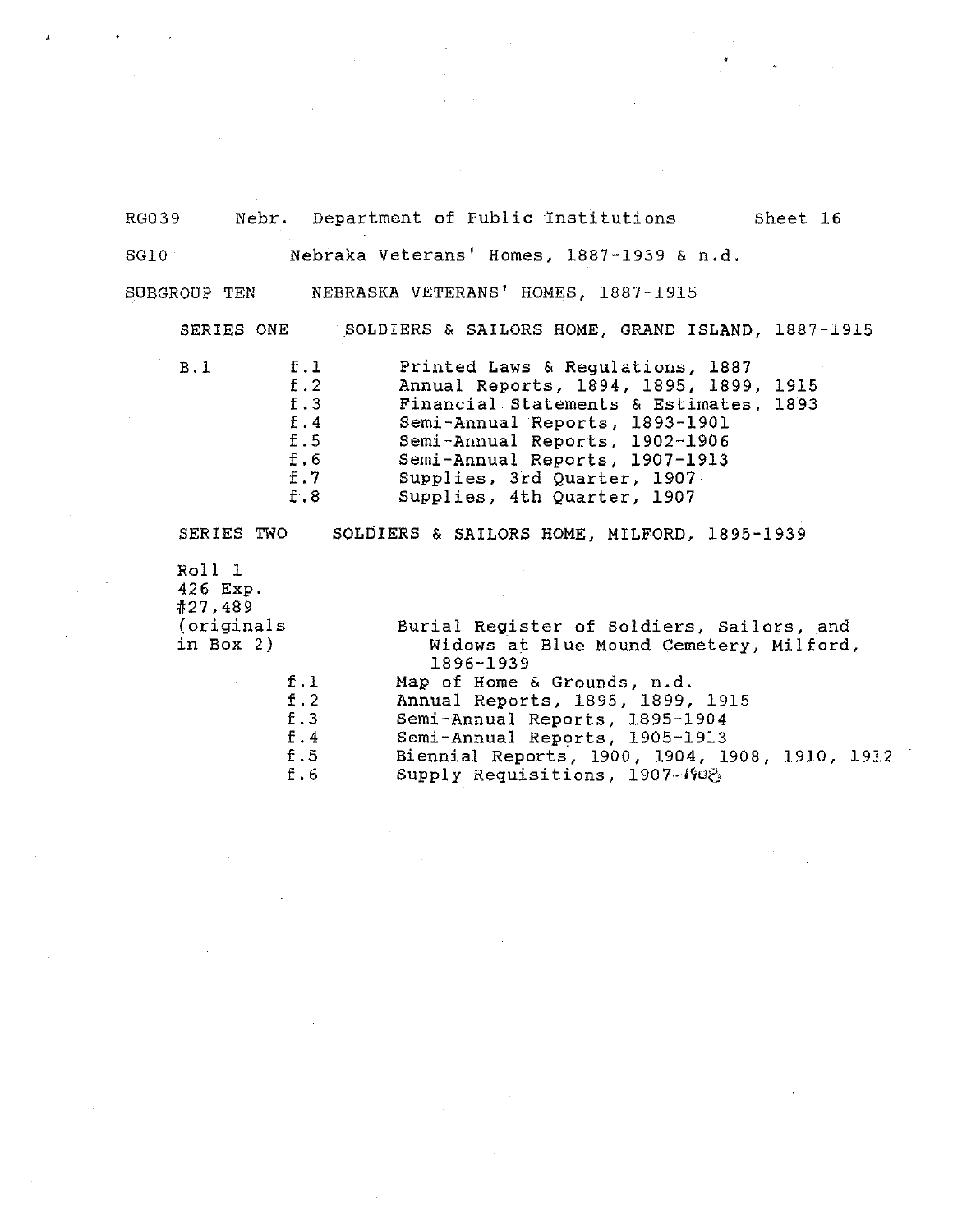RG039 Nebr. Department of Public Institutions Sheet 18

SG12 Nebraska Industrial School, Milford

SUBGROUP TWELVE NEBRASKA INDUSTRIAL SCHOOL, 1889-1915

SERIES ONE WOMEN'S ASSOCIATE CHARITIES OF NEBRASKA, 1889-1894

B. 1 v. 1 Minutes, Jan. 9, 1889 - July 25, 1894

NOTE: Vital records of this agency were transferred to the Bureau of Vital Statistics directly from DPI who still hold a variety of confidential records for the Nebraska Industrial School at Milford.

SERIES TWO REPORTS, 1893-1915 (old RGl, SG1, S29)

•

•

•

B.1 f.1 Semi-Annual Reports, 1893-1902<br>f.2 Semi-Annual Reports, 1903-1913 f.2 Semi-Annual Reports, 1903-1913 f.3 Annual Report, 1915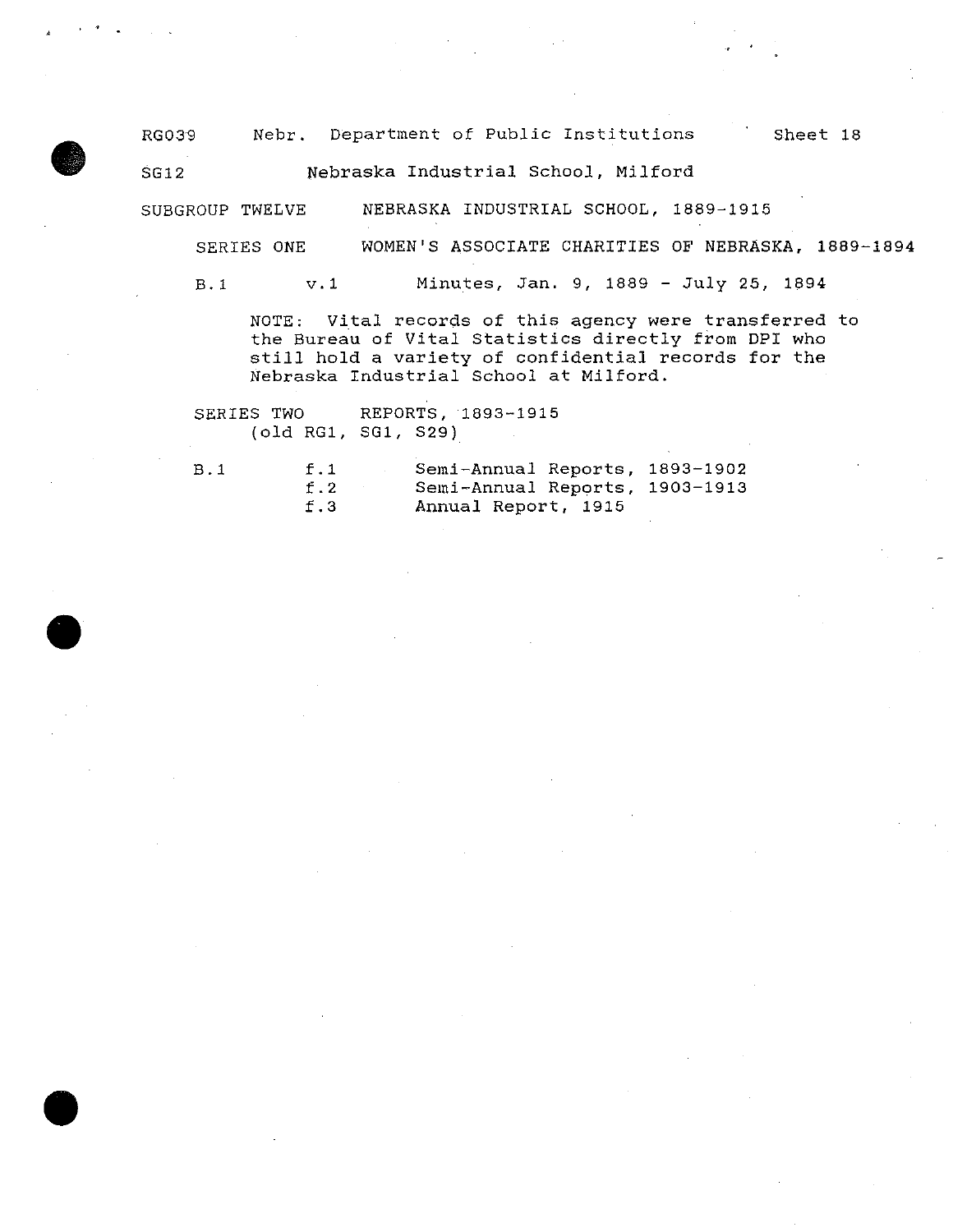2-28-85

Bailey's Sanitarium, also known as Green Gables Lincoln, NE Located on South Street

Closed in 1958.

Mrs. Hutto, long-time secretary, took the records to her home when it closed. In 1970 she contacted the Nebr. Hospital Association and an attorney, and based on their advise, records were destroyed.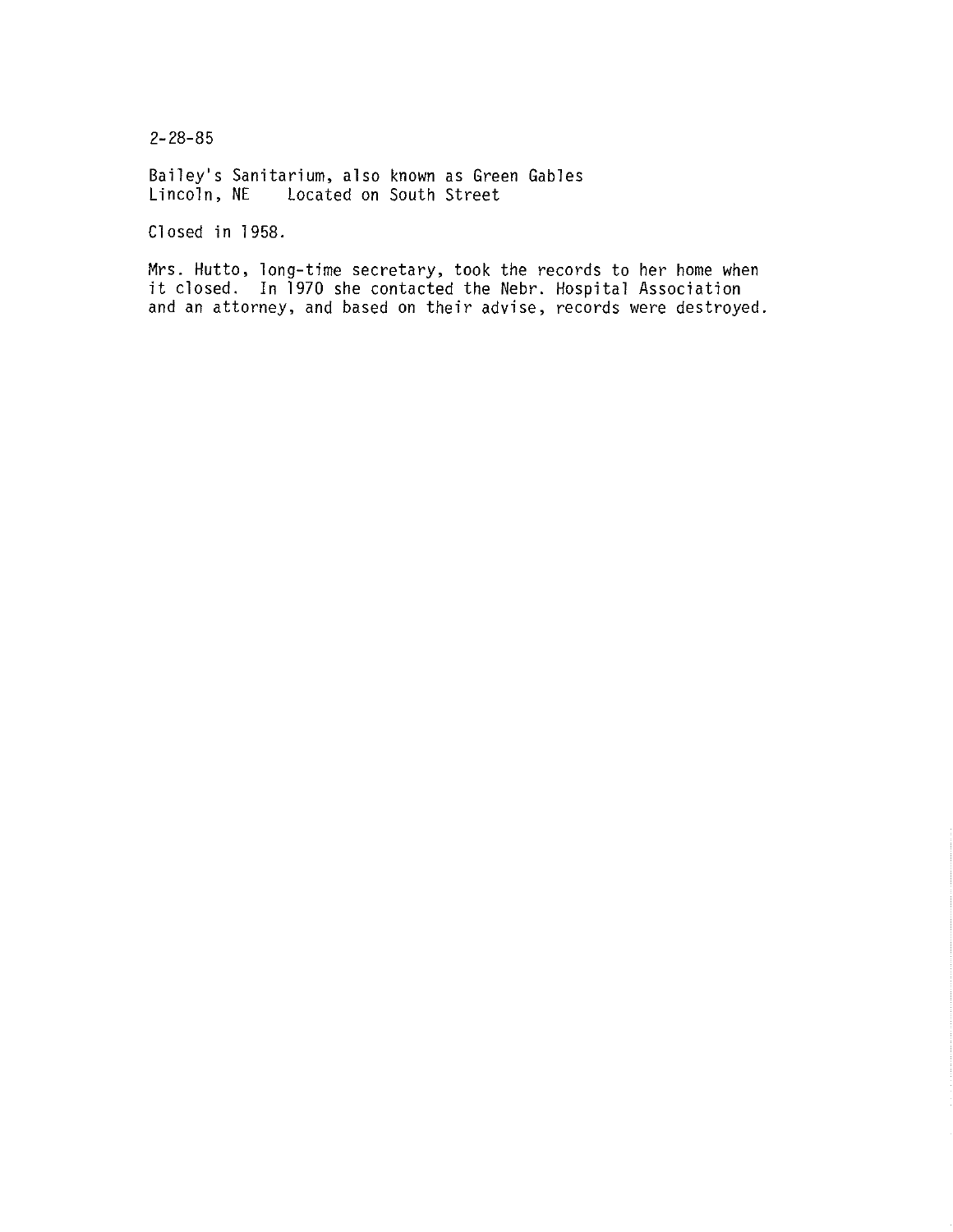MEMORANDUM

TO: Dr. W. Ralph Michener

FROM: Marjorie Smith

DATE: March 31, 1980

SUBJECT: Focus of My Position Under Different Directors

## 1. GEORGE L. MORRIS (1962-1967)

Mr. Morris' mode of operation was to make assignments and then leave pro cedures, policies, and action in the hands of the responsible individual. He asked to be notified only of matters which, by law, required the Director's attention. However, he was always available for advice. On days when he wasn't required to be in the office for appointments or meetings, he left at 8:30 A.M. for an institution and returned at 4:00 P.M. to sign letters, etc., and to transact business. He maintained close contact with each institution.

We had a stenographer-receptionist in the Director's Office who took some of the Director's dictation and some of mine, but most reports and letters of any length were dictated to me.

In addition, my responsibilities included coordinating the work of Juvenile Parole Officers who worked out of the Director's Office. With the aid of the stenographer all parole reports were typed, schedules maintained, and, at time, parolees reported to the office. When, in 1963, the Nebraska State Legislature enacted into law the Interstate Compact on Juveniles (delinquent) and the Interstate Agreement on Detainers (adult offenders), I was appointed administrator of the two, set up procedures and handled all the work. For a couple of years I served on the Board of Directors of the National Association of Juvenile Compact Administrators. This work was turned over to the Department of Correctional Services when it was formed in 1973.

The Board of Control functioned, also, as the Board of Public Welfare. There-<br>fore, Institutions, Corrections, and Welfare were under one operation. Interfore, Institutions, Corrections, and Welfare were under one operation. state transfers of mental patients were on the basis of residence only. Welfare investigated residence, but Institutions made determinations of responsibility for maintenance costs and the actual transfer based on Nebraska law. This was before the days of our Financial Responsibility Law and was one of my duties. Whenever a problem arose to which I could find no solution in either the laws or in an Attorney General's opinion, I contacted Mr. Kammerlohr for advice or a formal opinion.

Other duties were to maintain records of administrative action ( a continua tion of Board of Control minutes); opening and routing all mail addressed to the entire Department; keeping track of all legislation, with the cor responding duty of keeping the Central Office personnel and institutions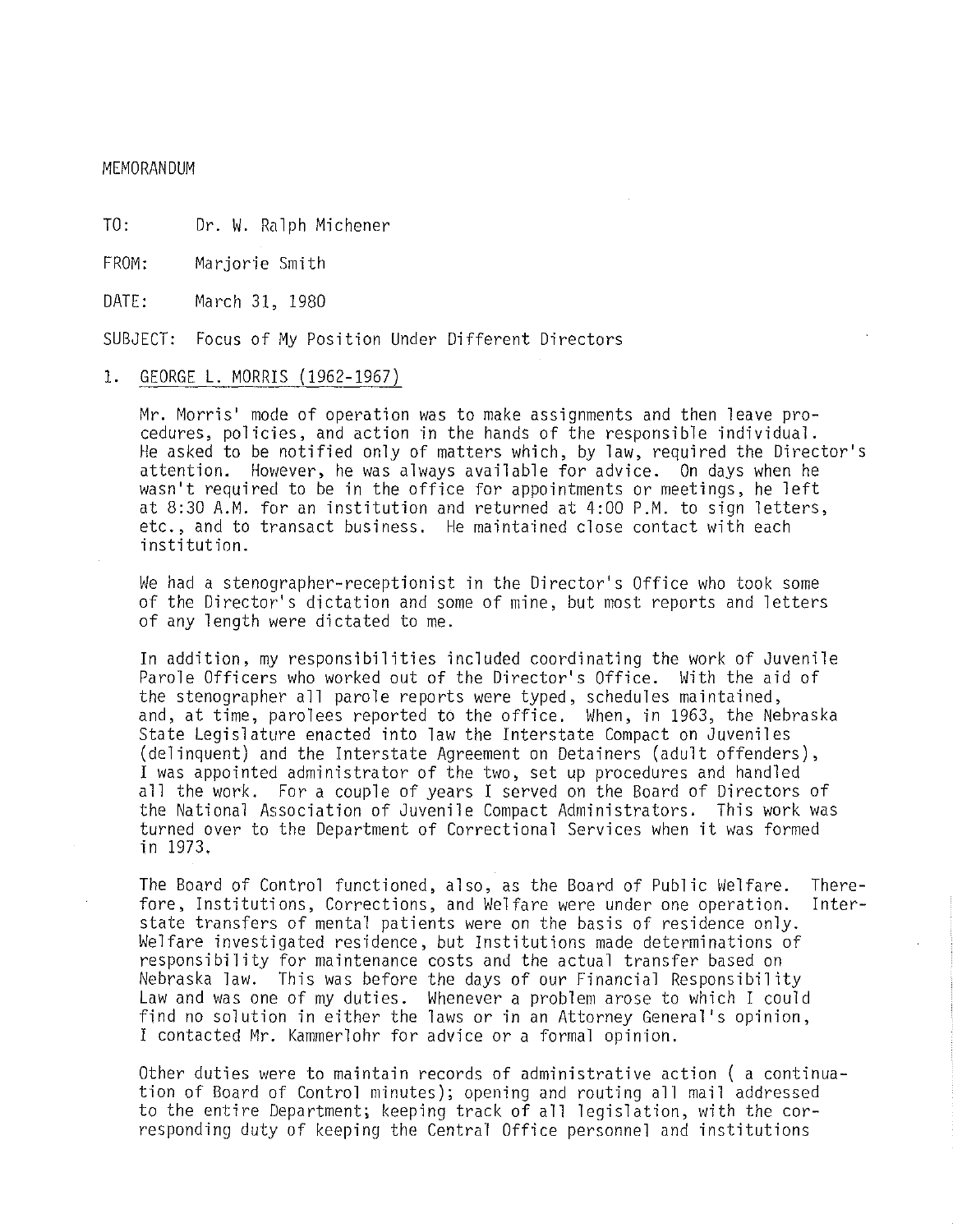Dr. W. Ralph Michener Position Focus Under Different Directors March 31, 1980 Page 2

informed; and serving as secretary of committees, including the Advisory Committee to the Departments of Public Institutions and Public Welfare. This committee was formed in 1962 to continue citizen input into the departments which, otherwise, might have disappeared with the changeover from the Board of Control to a directorship.

#### 2. DONALD W. DUNCAN (1967-1971)

Mr. Duncan had been the first chairman of the Advisory Committee, so Central Office staff and Facility Superintendents were accustomed to working with him. His mode of operation was very different from that of Mr. Morris. For twenty-five years he had been the Associate Administrator of St. Elizabeth's Hospital in Lincoln. (The Administrator was a nun.) Unfortunately, before Mr. Duncan was appointed by Governor Tiemann to the directorship, the Governor had made administrative appointments of Deputy Directors for Medical Services and Corrections. (There was no statutory provision for the two divisions or deputy directors at that time.) The two deputy directors actually selected Mr. Duncan. He was aware of this, felt he was serving at their pleasure, and, consequently, let them have free rein in operating their divisions. There were times when these reins were too loose and firm control was needed.

It was in these years that the Director's Office participated in a survey resulting in the closure of the Nebraska Orthopedic Hospital at a later date (Senator John Knight was chairman of the committee); and began holding meetings on a regular basis with directors of the Departments of Health, Welfare, Education, and Comprehensive Health Planning (a separate agency). Also, the Director was asked by the Governor to serve as chairman of the Governor's Committee on Mental Retardation. I served as secretary to these groups. Also, the responsibilities listed under the previous administration continued, with the exception of Juvenile Parole supervision which was taken over by the Division of Corrections. There were many studies in these years, including the A. T. Kearney Staffing Study; and the Henningson, Durham, and Richardson Study (of physical facilities).

Also, a Personnel Director was appointed (one who had served previously under the Board of Control); a Division on Alcoholism was created by the Legislature; the Financial Responsibility Law was passed, resulting in the establishment of a new section; and a Management Information System was set up in the area of mental health, but operating under Mr. Cleavenger's supervision. These innovations changed my responsibilities somewhat by removing the maintenance cost surveys for interstate transfers, but increasing liaison activities.

Mr. Duncan was very methodical, enjoyed detailed planning, and was in the office most of the time. Visitation, for the most part, were left to the two deputy directors. There was a certain amount of dictation, but, again, much of the work was done on my own initiative.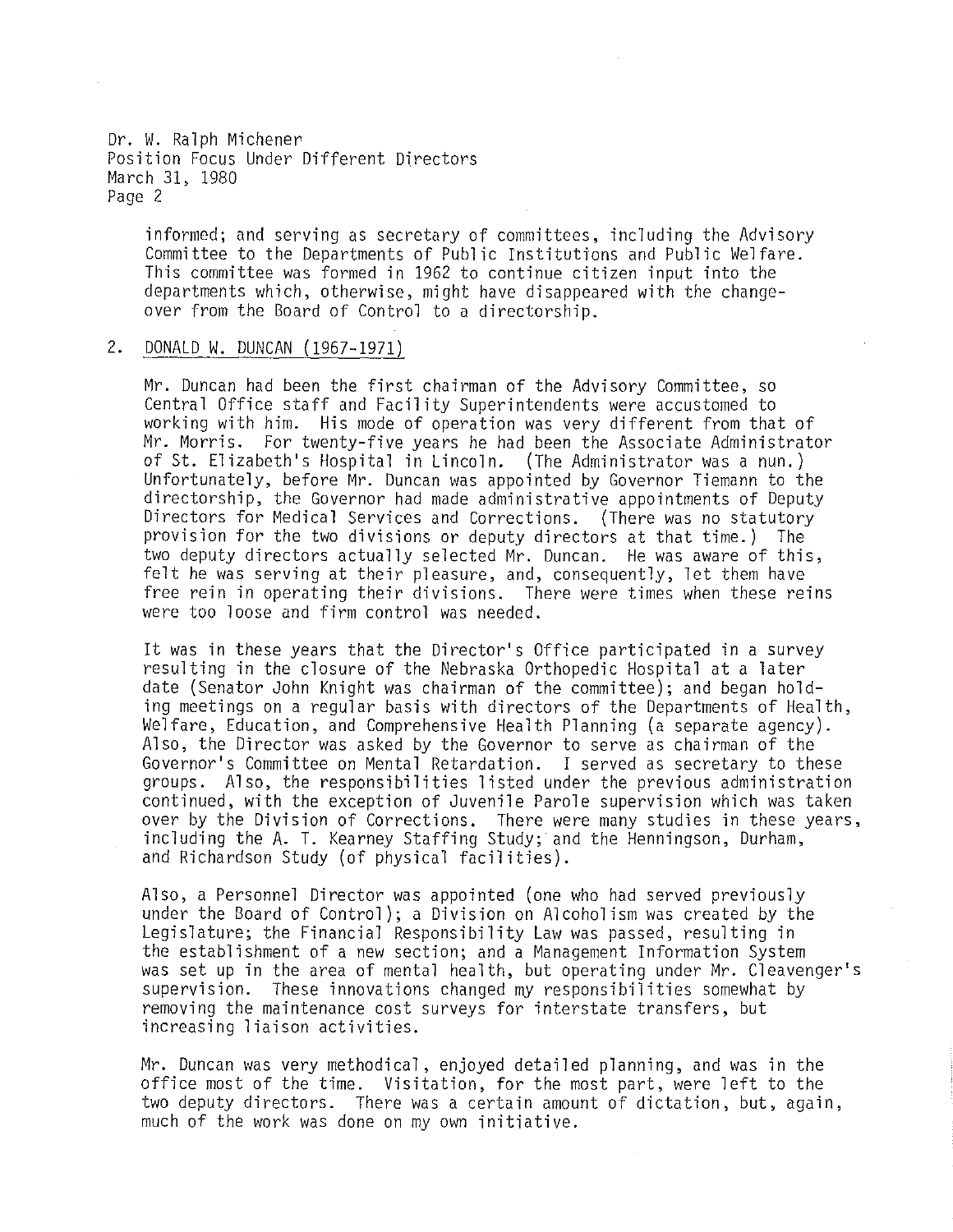Dr. W. Ralph Michener Position Focus Under Different Directors March 31, 1980 Page 3

In 1969, when Nebraska entered into the Interstate Compact on Mental Health, I became the coordinator and was given responsibility for setting up procedures, coordinating with other states, etc. This was a natural extension of the work that had been done with interstate transfers on the basis of residence.

# 3. MICHAEL D. LaMONTIA (1971-1972)

With a change of administration came a change of directors. Mr. LaMontia had been a nursing home administrator and active in labor organizations. He made frequent visits to institutions and took a much more active role in supervising Medical Services and Corrections. This resulted in friction in Medical Services; however, in the area of Corrections, where he was a novice, relationships were cordial. His appointment as a Deputy State Sheriff was one of his joys.

The committee work continued as well as the previous work. Part of the time there was additional secretarial help in our office.

The position was far more demanding than Mr. LaMontia had anticipated and his health wouldn't permit him to continue.

## 4. JACK R. ANDERSON, M.D. (1972-1974)

Dr. Jack Anderson was Director of the Division of Medical Services and a previous Superintendent of the Lincoln Regional Center. He was an innovator who, naturally, because of his background in mental health and his wearing three "hats" for a time (Director of Public Institutions, Director of the Division of Medical Services, and Superintendent of the Lincoln Regional Center), concentrated upon the area of mental health. It was during his tenure that the Department of Correctional Services was formed and the first director appointed. During the first years of the new department, both the Department of Public Institutions and the Department of Correctional Services shared the same offices and much of the same personnel. The Department of Correctional Services consisted at first of only the Director and a part-time secretary--actually, Mr. Cleavenger's secretary who assisted the new Director.

During this time, also, our first Legal Counsel was appointed and the Data Systems Division was established with Dr. Bill Ford, a clinical psychologist at the Norfolk Regional Center, as the first director.

There was a blind interest group at this time pressuring the Director to hire a blind person as Director of the Division of Rehabilitation Services for the Visually Impaired. Many meetings were held and, after much searching, Dr. Nyman was appointed to this position. Also, the Orthopedic Hospital and the Nebraska flospital for the Tuberculous were closed, necessitating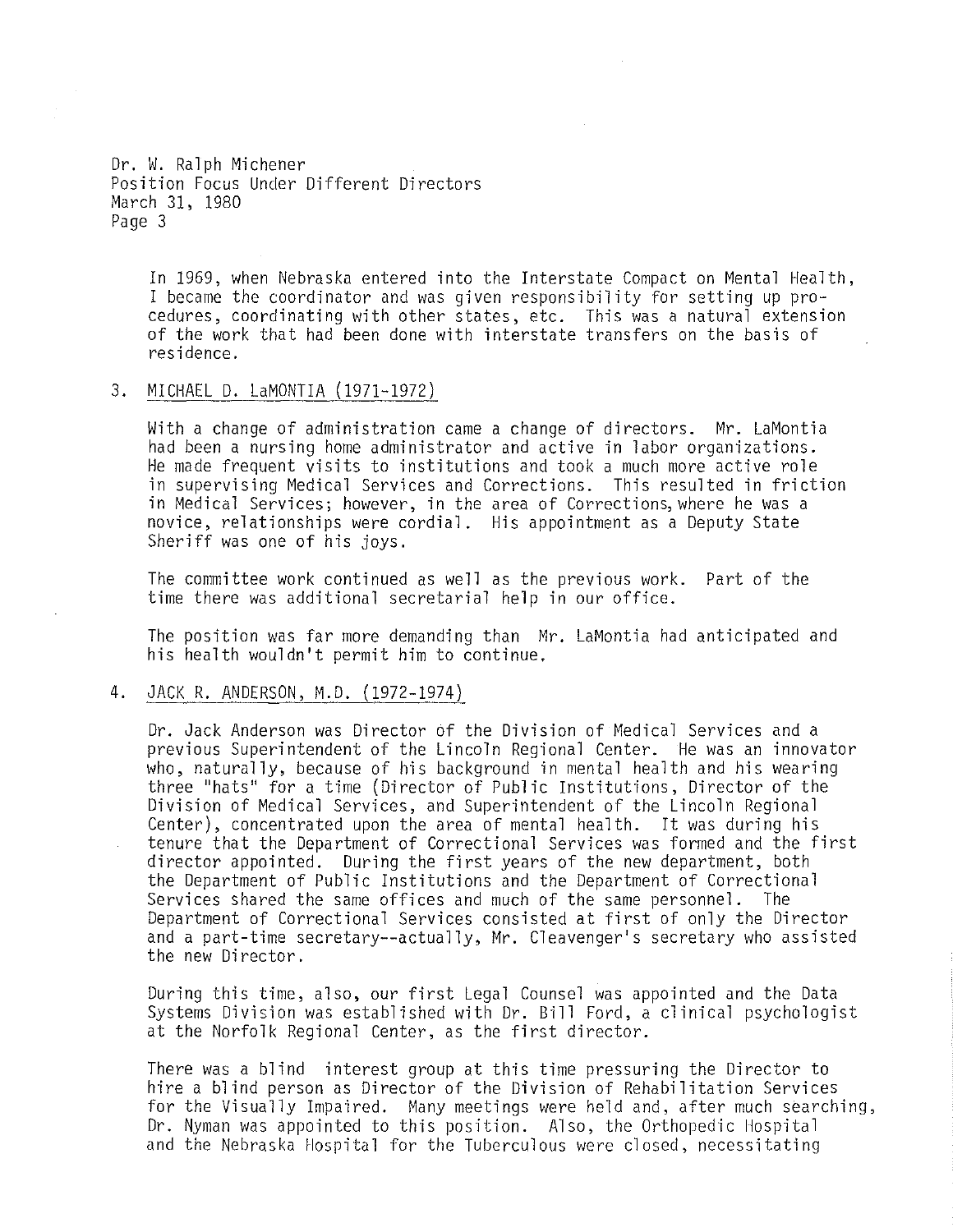Dr. W. Ralph Michener Position Focus Under Different Directors March 31, 1980 鑫 Page 4

the transfer of records in one case to the Department of Public Welfare and, in the other case, a transfer of responsibility to the Department of Health. Closing the Hospital for the Tuberculous resulted, also, in the transfer of mentally retarded children from a Beatrice Annex in Kearney to the Hastings Regional Center. All of this required much paperwork in the Director's Office.

Dr. Anderson was a socially-minded individual who tried to become acquainted with each person in the Central Office and the Lincoln Regional Center. Sometimes I felt like a social secretary. In addition, my services were volunteered for many meetings and committees, and Dr. Anderson did a great amount of writing for publication. Therefore, I found it was necessary to arrive at the office at 5:30 A.M. five days a week, work eight hours on Saturday, and, usually, from 6:00 A.M. to 10:00 A.M. every Sunday. This continued until health problems developed. Then it was necessary to take home what work could be taken.

Dr. Anderson was always seeking new worlds to conquer. When work became routine, he was ready to move on, and that is what happened in 1974.

# 5. JACK M. CLEAVENGER (1974-1979)

Mr. Cleavenger had been called upon many times in the past by various Governors to serve as acting director when a director was ill or when we were "between directors." Therefore, Governor Exon asked him to step in again as acting director when Dr. Anderson resigned. He did this with great reluctance, because his interests were in accounting, not in departmental management. As a long-time member and officer of the National Reimbursement Officers' Association, he had been instrumental in the introduction of the Financial Responsibility Act, the Management Information System, plus instigating staffing studies. During the first years of the Department's operation, he handled personnel matters in addition to accounting, budgeting, etc. When the Governor was unsuccessful in finding a director at the salary the State would offer, Mr. Cleavenger was appointed Director, with the understanding that he could return to his former position when a Director could be found. In this position he did not feel that innovation was in order, but he carried on all the committee assignments and the normal departmental duties.

Due to the need for a Director of Medical Services and inability to pay a full-time director the salary one would demand, Dr. Hartmann was asked to combine these duties with those of Clinical Director of the Lincoln Regional Center where an administrator, Mr. Wermers, was appointed. When the Department moved to our present building, the Office of Mental Retardation, in order to foster greater cooperation, moved from quarters in the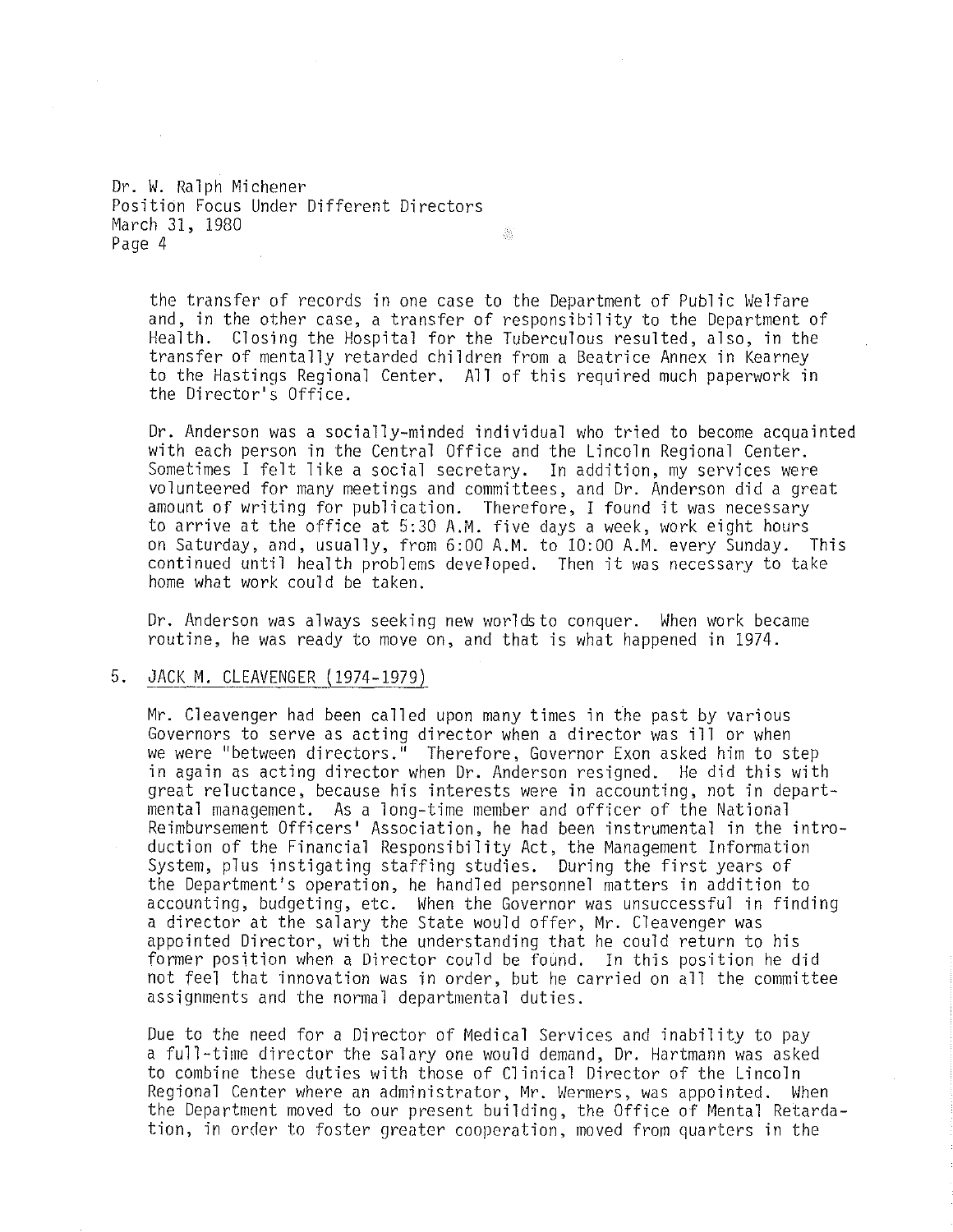Dr. W. Ralph Michener Position Focus Under Different Directors March 31, 1980 Page 5

old Nurses' Building at the Orthopedic Hospital.

The Legal Council's secretary, who, as part of her duties, assisted me, was asked to take over the task of tracking and distributing legislative material. Also, various and sundry duties, which I had assumed through the years because others contended they didn't fall within their job descriptions, were given to others at Mr. Cleavenger's insistence. With these exceptions, my responsibilities changed very little.

This was an era of excellent cooperation with the Governor's Office, other departments of State Government, and the Legislature with which Mr. Cleavenger had always had good rapport. No boats were rocked and the sailing was quite smooth except when the Word Processing Center and Time Clocks were introduced. Then I became a counseling service.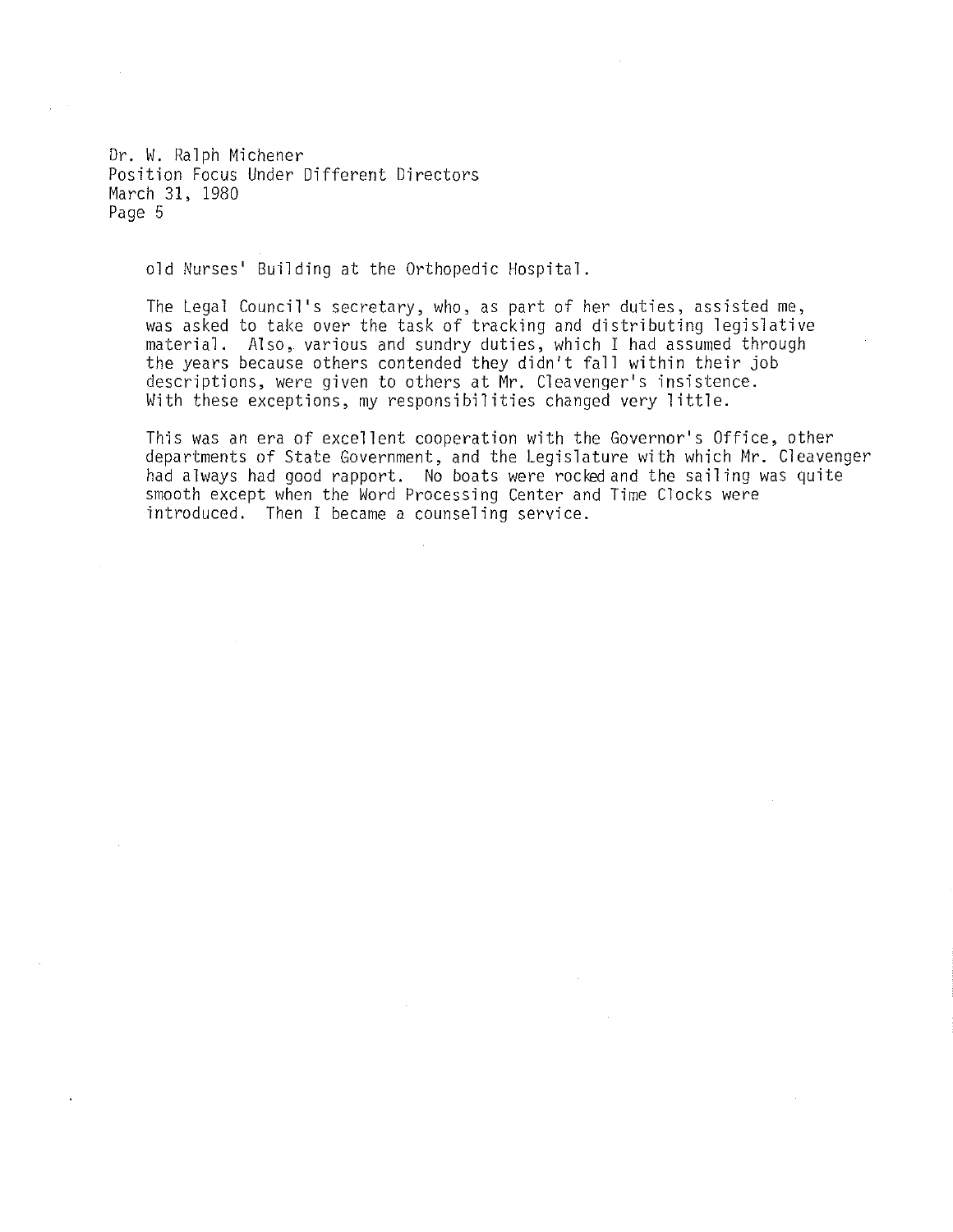NEBRASKA VETERANS' HOME

 $\sim 10$ 

 $($ 

 $\frac{1}{2}$ 

| AVERAGES FOR BIENNIUM      | 1961-1963 | 1963-1965 | 1965-1967 | 1967-1969 |
|----------------------------|-----------|-----------|-----------|-----------|
| Population end of Biennium | 217       | 288       | 293       | 317       |
| Average Population         | 206       | 278       | 286       | 312       |
| Number on Parole           | 77        | 86        | 78        | -39       |
| Number on Escape           | $\Omega$  | $\Omega$  | $\Omega$  | 0         |
| Number of Employees        | 124       | 153       | 213       | 272       |
| Average Per Capita Cost    | 6.47      | 6.81      | 7.51      | 9.00      |
| Average Monthly Payroll    | 27,778    | 38,069    | 45,428    | 105,957   |

 $\sim$   $\sim$  $\label{eq:2.1} \frac{1}{\sqrt{2}}\left(\frac{1}{\sqrt{2}}\right)^{2} \left(\frac{1}{\sqrt{2}}\right)^{2} \left(\frac{1}{\sqrt{2}}\right)^{2} \left(\frac{1}{\sqrt{2}}\right)^{2} \left(\frac{1}{\sqrt{2}}\right)^{2} \left(\frac{1}{\sqrt{2}}\right)^{2} \left(\frac{1}{\sqrt{2}}\right)^{2} \left(\frac{1}{\sqrt{2}}\right)^{2} \left(\frac{1}{\sqrt{2}}\right)^{2} \left(\frac{1}{\sqrt{2}}\right)^{2} \left(\frac{1}{\sqrt{2}}\right)^{2} \left(\$ 

البرينج

 $\sim$ 

 $\int$ 

 $\overline{\phantom{a}}$ 

 $\sim$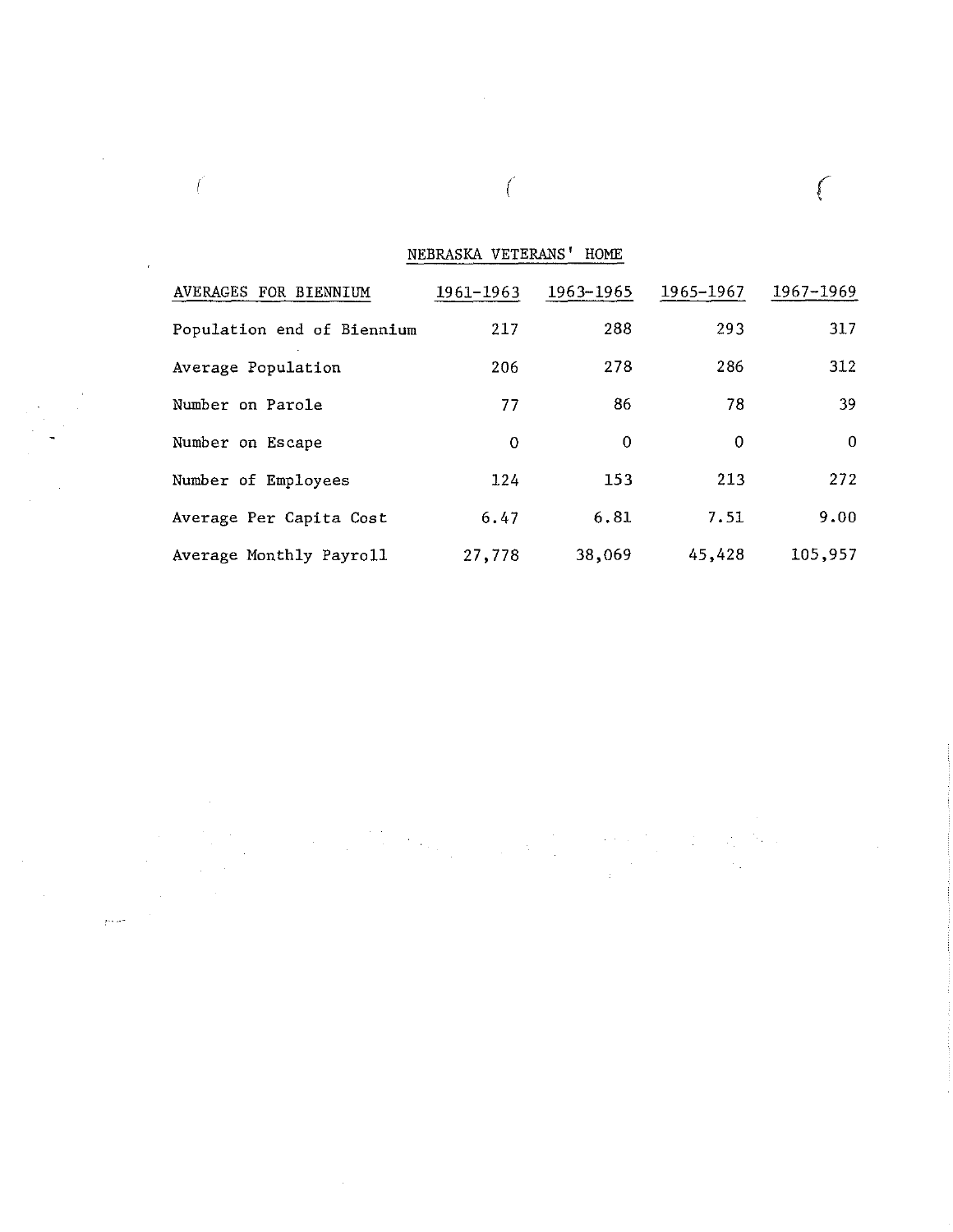|                                            | 1961-1963         | 1963-1965 | 1965-1967 |
|--------------------------------------------|-------------------|-----------|-----------|
| Budget by Major<br>Classification:         |                   |           |           |
| Personal Services                          | 649,250           | 922,083   | 1,111,697 |
| Operating Expenses<br>Capital Expenditures | 287,900<br>20,000 | 447,816   | 533,904   |
|                                            |                   | 36,974    | 41,927    |
| <b>TOTAL</b>                               | 957,150           | 1,406,873 | 1,687,528 |
| Funding:                                   |                   |           |           |
| General Fund                               | 747,070           | 940,885   | 1,218,105 |
| Institution Cash                           | 210,080           | 465,988   | 469,423   |
| <b>TOTAL</b>                               | 957,150           | 1,406,873 | 1,687,528 |
|                                            |                   |           |           |
|                                            |                   |           |           |
|                                            |                   |           |           |

| Budget by Major<br>Classification:                              | 1967-1969                      | 1969-1971                      | Expenses First<br>Six Months |
|-----------------------------------------------------------------|--------------------------------|--------------------------------|------------------------------|
| Personal Services<br>Operating Expenses<br>Capital Expenditures | 1,528,834<br>673,442<br>22,065 | 2,543,501<br>732,326<br>50,000 | 524,659<br>163,916<br>2,085  |
| TOTAL                                                           | 2,224,341                      | 3,325,827                      | 690,660                      |
| Funding:                                                        |                                |                                |                              |
| General Fund<br>Institution Cash                                | 1,630,753<br>593,588           | 1,530,015<br>1,795,812         |                              |
| TOTAL                                                           | 2,224,341                      | 3,325,827                      |                              |

 $\mathcal{L}^{\text{max}}_{\text{max}}$  and  $\mathcal{L}^{\text{max}}_{\text{max}}$ 

 $\sim 10^{-11}$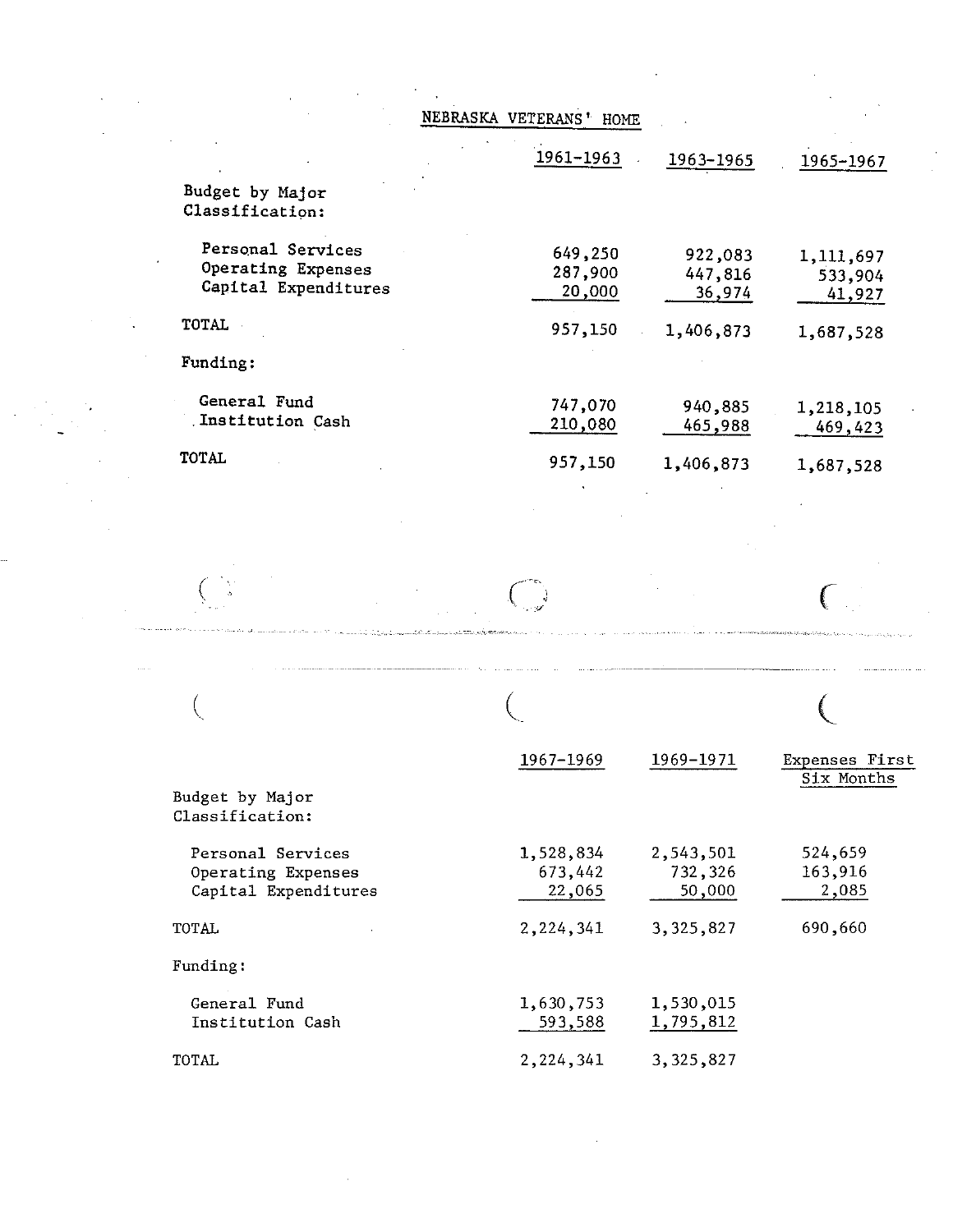| BEATRICE STATE HOME        |           |                |           |                      |  |
|----------------------------|-----------|----------------|-----------|----------------------|--|
| AVERAGES FOR BIENNIUM      | 1961-1963 | 1963–1965      | 1965-1967 | 1967-1969            |  |
| Population end of Biennium | 2,146     | 2,253          | 2,254     | $-1,940$             |  |
| Average Population         | 2,190     | 2,167          | 2,166     | $-1.874$             |  |
| Number on Parole           | 275       | 297            | 269       | 143                  |  |
| Number on Escape           | 6         | $\overline{2}$ | 3         | 1                    |  |
| Number of Employees        | 563       | 599            | 660       | -880<br>$\mathbf{r}$ |  |
| Average per Capita Cost    | 2.76      | 3.50           | 4.03      | $-5.67$              |  |
| Average Monthly Payroll    | 127,774   | 144,785        | 187,956   | $-426,487$           |  |

 $\label{eq:2.1} \frac{1}{2} \sum_{i=1}^n \frac{1}{2} \sum_{j=1}^n \frac{1}{2} \sum_{j=1}^n \frac{1}{2} \sum_{j=1}^n \frac{1}{2} \sum_{j=1}^n \frac{1}{2} \sum_{j=1}^n \frac{1}{2} \sum_{j=1}^n \frac{1}{2} \sum_{j=1}^n \frac{1}{2} \sum_{j=1}^n \frac{1}{2} \sum_{j=1}^n \frac{1}{2} \sum_{j=1}^n \frac{1}{2} \sum_{j=1}^n \frac{1}{2} \sum_{j=1}^n \frac{$ 

 $\mathcal{L}(\mathcal{L}(\mathcal{L}))$  and  $\mathcal{L}(\mathcal{L}(\mathcal{L}))$  . The contribution of  $\mathcal{L}(\mathcal{L})$ 

 $\label{eq:2.1} \frac{1}{\sqrt{2}}\left(\frac{1}{\sqrt{2}}\right)^{2} \left(\frac{1}{\sqrt{2}}\right)^{2} \left(\frac{1}{\sqrt{2}}\right)^{2} \left(\frac{1}{\sqrt{2}}\right)^{2} \left(\frac{1}{\sqrt{2}}\right)^{2} \left(\frac{1}{\sqrt{2}}\right)^{2} \left(\frac{1}{\sqrt{2}}\right)^{2} \left(\frac{1}{\sqrt{2}}\right)^{2} \left(\frac{1}{\sqrt{2}}\right)^{2} \left(\frac{1}{\sqrt{2}}\right)^{2} \left(\frac{1}{\sqrt{2}}\right)^{2} \left(\$ 

 $\label{eq:1} \frac{1}{\sqrt{2\pi}}\left(\frac{1}{\sqrt{2\pi}}\frac{\partial^2}{\partial x^2} + \frac{1}{\sqrt{2\pi}}\frac{\partial^2}{\partial x^2} + \frac{1}{\sqrt{2\pi}}\frac{\partial^2}{\partial x^2} + \frac{1}{\sqrt{2\pi}}\frac{\partial^2}{\partial x^2} + \frac{1}{\sqrt{2\pi}}\frac{\partial^2}{\partial x^2} + \frac{1}{\sqrt{2\pi}}\frac{\partial^2}{\partial x^2} + \frac{1}{\sqrt{2\pi}}\frac{\partial^2}{\partial x^2} + \frac{1}{\sqrt{2\pi}}\frac{\partial^$ 

 $\label{eq:2.1} \frac{1}{\sqrt{2}}\left(\frac{1}{\sqrt{2}}\right)^{2} \left(\frac{1}{\sqrt{2}}\right)^{2} \left(\frac{1}{\sqrt{2}}\right)^{2} \left(\frac{1}{\sqrt{2}}\right)^{2} \left(\frac{1}{\sqrt{2}}\right)^{2} \left(\frac{1}{\sqrt{2}}\right)^{2} \left(\frac{1}{\sqrt{2}}\right)^{2} \left(\frac{1}{\sqrt{2}}\right)^{2} \left(\frac{1}{\sqrt{2}}\right)^{2} \left(\frac{1}{\sqrt{2}}\right)^{2} \left(\frac{1}{\sqrt{2}}\right)^{2} \left(\$ 

 $\frac{1}{\sqrt{2}}$ 

 $\label{eq:2.1} \frac{1}{\sqrt{2}}\left(\frac{1}{\sqrt{2}}\right)^{2} \left(\frac{1}{\sqrt{2}}\right)^{2} \left(\frac{1}{\sqrt{2}}\right)^{2} \left(\frac{1}{\sqrt{2}}\right)^{2} \left(\frac{1}{\sqrt{2}}\right)^{2} \left(\frac{1}{\sqrt{2}}\right)^{2} \left(\frac{1}{\sqrt{2}}\right)^{2} \left(\frac{1}{\sqrt{2}}\right)^{2} \left(\frac{1}{\sqrt{2}}\right)^{2} \left(\frac{1}{\sqrt{2}}\right)^{2} \left(\frac{1}{\sqrt{2}}\right)^{2} \left(\$ 

 $\mathcal{L} = \mathcal{L}$